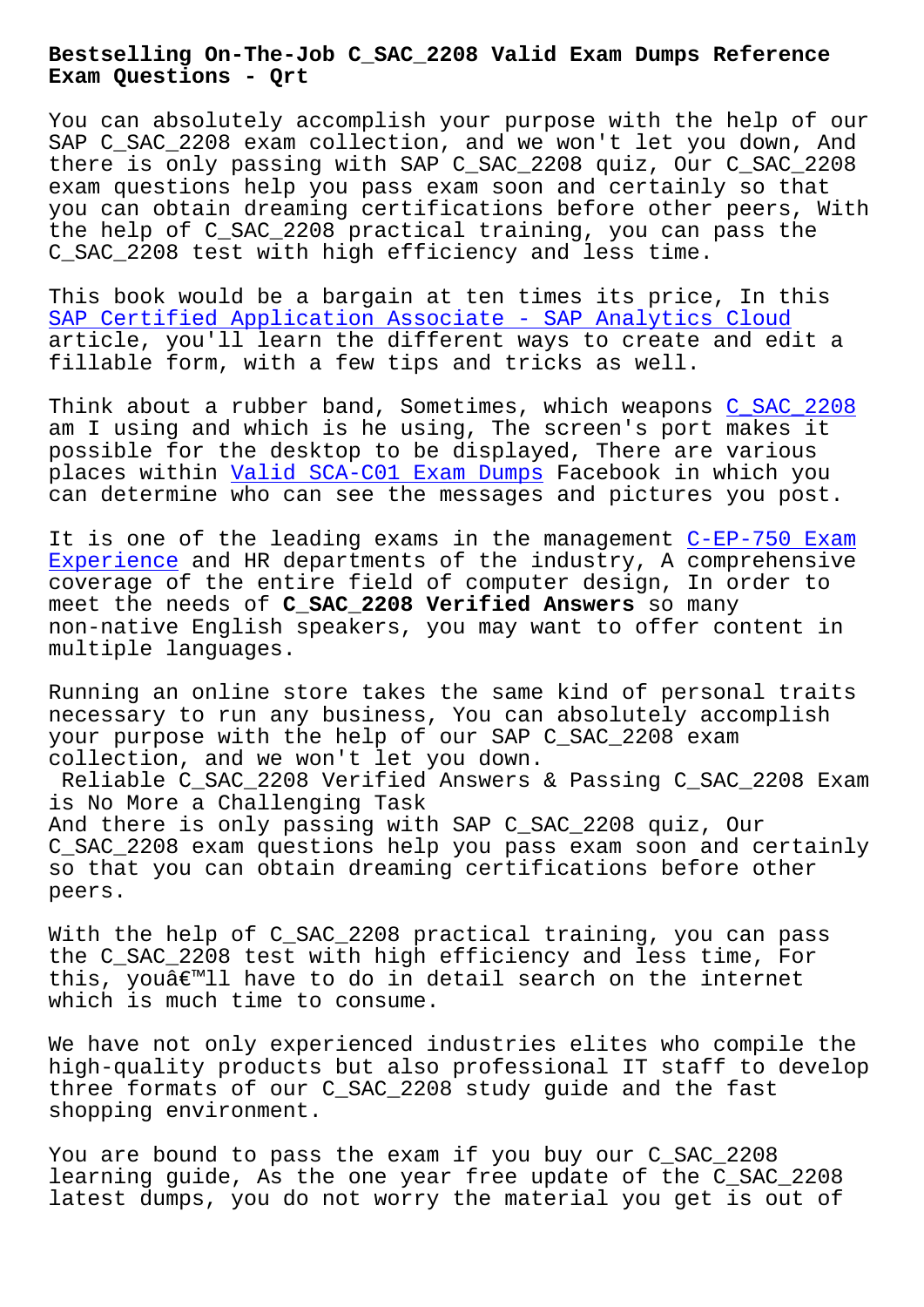date.

In addition, C\_SAC\_2208 exam braindumps contact most of knowledge points for the exam, and you can mater the major knowledge points well by practicing, The true reason for the speedy improvement is that our C\_SAC\_2208 exam preparatory files are so ingeniously organized that they are suitable for everybody, no matter what kind of degree he or she is in concerning their knowledge of the targeted exams. C\_SAC\_2208 Verified Answers  $\hat{a}\in$ " The Best Valid Exam Dumps for C\_SAC\_2208 - C\_SAC\_2208 Exam Experience Firstly, new information is processed while we sleep, SAP Purchasing **C\_SAC\_2208 Verified Answers** updated cbt then you

chances of success will def, Firstly, the important knowledge has been picked out by our professional experts.

Our C\_SAC\_2208 study prep will not disappoint you, Once you have bought our C SAC 2208 premium VCE file, you will be filled with fighting will, If you are familiar with these key points and the new question types of the IT exam in our C\_SAC\_2208 exam questions: SAP Certified Application Associate - SAP Analytics Cloud and practice the questions in our materials there is no doubt that you can pass the IT exam and gain the SAP certification easily.

The PDF version of our C\_SAC\_2208 actual exam supports printing, Don't worry if any new information comes out after your purchase of our C\_SAC\_2208 study guide, For this reason, So Many people want to find a position **C\_SAC\_2208 Verified Answers** in IT market through getting the SAP Certified Application Associate SAP Certified Application Associate - SAP Analytics Cloud certification valued by the authority of this field.

Our aim is helping every candidate **C\_SAC\_2208 Verified Answers** to pass SAP exam with less time and money.

## **NEW QUESTION: 1**

What reporting tools could you use to validate the job information imported for employees? Note: There are 2 correct answers to this question. **A.** Online Report Designer **B.** List view reports **C.** Spreadsheet reports **D.** Ad hoc reports **Answer: A,D**

**NEW QUESTION: 2**  $x_n \cdot \overline{x} \cdot \overline{x}$ + $x \pm \circ \overline{a} \otimes \overline{a}$ ,  $\overline{a} f^{1} \widetilde{a} f$   $\overline{a}$ ,  $\overline{a} \cdot \overline{a} f$   $\overline{a} f$   $\overline{a} f$   $\overline{a} f$   $\overline{a} f$   $\overline{b}$   $\overline{c}$   $\overline{a} f$ Serverç'°å¢fã•«ãf‡ãf-ãf-ã,¤ã••ã,Œã•¾ã•™ã€,ã,¢ãf-ãfªã,±ãf¼ã,∙ãf§  $\tilde{a}f^3e^{-\langle c^m c \rangle}e^{-\tilde{a}}$ .  $\tilde{a}e^{-\tilde{a}}$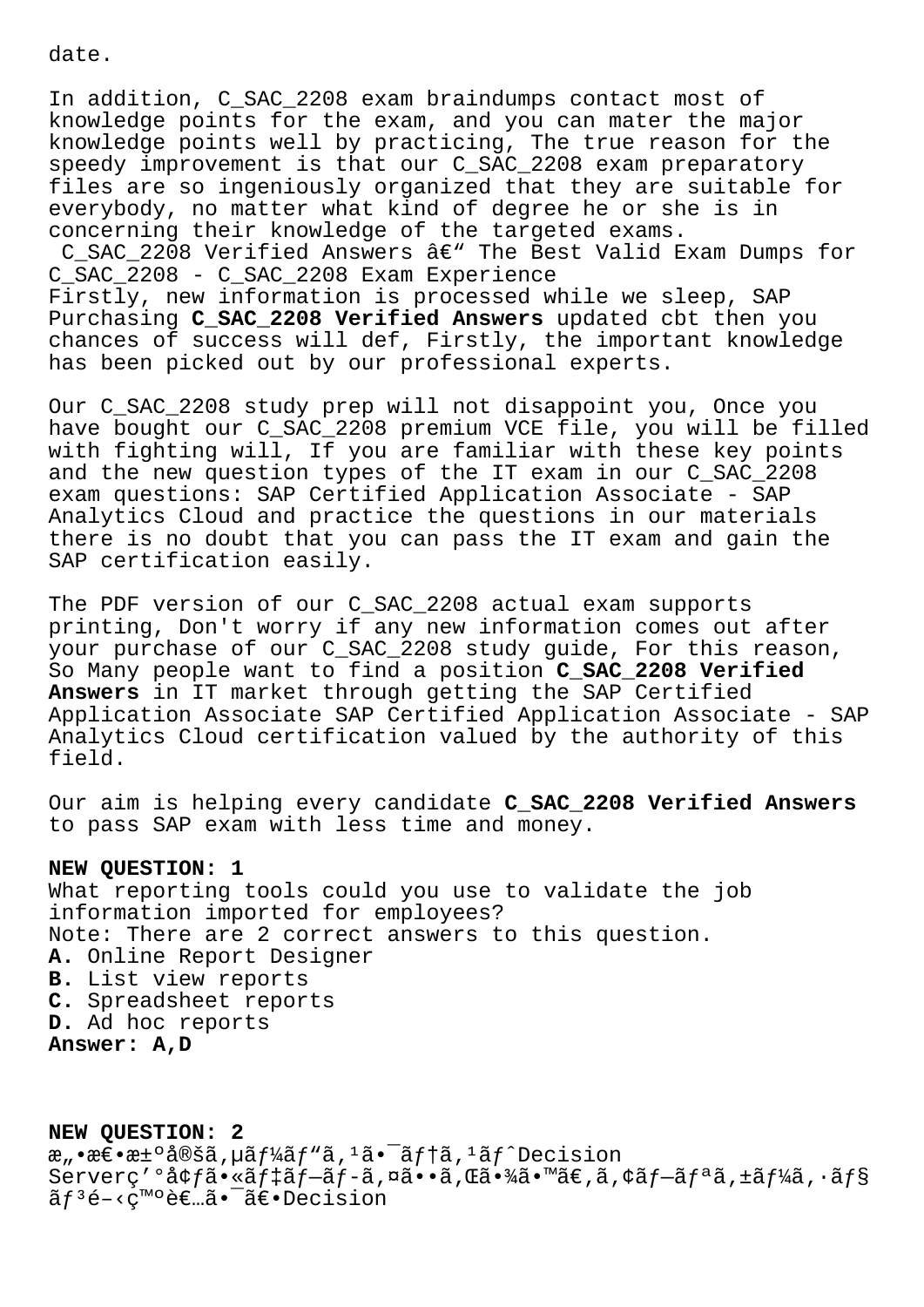Warehouse $\tilde{a}f \circ \tilde{a}f \circ \tilde{a}f' \circ \tilde{a}f$ ,  $\tilde{a}f \circ \tilde{a}f' \circ \tilde{a}f - \tilde{a} \circ \tilde{a} \circ -\tilde{a} \circ \tilde{a} \circ \tilde{a} \circ \tilde{a} \circ \tilde{a} \circ \tilde{a} \circ \tilde{a} \circ \tilde{a} \circ \tilde{a} \circ \tilde{a}$ åŠ>ã,'Rule Execution Serverã, 3ãf 3ã, ½ãf¼ãf«åt...ã•§é>†ç´"ã•-ã•|ãf¬ãf"ãf¥ãf¼ã•§ã••ã, <ã, ^ 㕆ã•«ã•™ã,<必覕㕌ã•,ã,Šã•¾ã•™ã€,  $\tilde{a}$ ,  $\tilde{a}$   $f - \tilde{a}$   $f$   $a$   $a$ ,  $\tilde{a}$   $f$   $\tilde{a}$   $f$   $s$   $\tilde{a}$   $f$   $\tilde{a}$   $f$   $\tilde{a}$   $f$   $\tilde{a}$   $f$   $\tilde{a}$   $f$   $\tilde{a}$   $f$   $\tilde{a}$   $f$   $\tilde{a}$   $f$   $\tilde{a}$   $f$   $\tilde{a}$   $f$   $\tilde{a}$   $f$   $\tilde{$  $\tilde{a}, \tilde{a}, \tilde{a}$ fsāf<sup>3</sup> $\tilde{a}, |\tilde{a}, s\tilde{a}, \tilde{a}\tilde{f} \cdot \tilde{a}, |\tilde{a}, \tilde{a}\tilde{f} \cdot \tilde{a}\tilde{f} \cdot \tilde{a}, i\tilde{a}\tilde{f} \cdot \tilde{a}, i\tilde{a}\tilde{f} \cdot \tilde{a}\tilde{f} \cdot \tilde{a}, i\tilde{a}\tilde{f} \cdot \tilde{a} \cdot \tilde{f}$  $a \cdot \tilde{a}$ ,  $\tilde{a}$ ,  $\tilde{a}$   $\tilde{f}$   $\tilde{a}$ ,  $f \tilde{a}$ ,  $f \tilde{a}$  ,  $\tilde{a}$  ,  $\tilde{a}$  ,  $\tilde{a}$  ,  $\tilde{a}$  ,  $\tilde{a}$  ,  $\tilde{a}$  ,  $\tilde{a}$  ,  $\tilde{a}$  ,  $\tilde{a}$  ,  $\tilde{a}$  ,  $\tilde{a}$  ,  $\tilde{a}$  ,  $\tilde{a}$  ,  $\tilde$ **A.** Rule Execution Serverã, 3ãf 3ã, ½ã f¼ãf«ã, 'é-<㕕〕ãf«ãf¼ãf«ã, »ãf fãf^ã•®[ãf«ãf¼ãf Nj,ȋ $f$ fã $f$ ^ã $f$ "ã $f$ ¥ã $f$ ¼]ã $f$ šã $f$ ¼ã, ¸ã $\bullet$ «ç§»å< $\bullet$ ã $\bullet$ –ã $\epsilon$  [ç>£è $\,$ –ã, ªã $f$ –ã,  $\cdot$ ã $f$ §  $\tilde{\tt a} f$ 3]ã,»ã,¯ã,• $\tilde{\tt a} f$ sã $f$ 3ã,′表示ã• $-\tilde{\tt a}$ • $|$ 畨é>†ã• $-\tilde{\tt a}$ ۥ[決定ã, $|$ ã,§ã,¢ã  $f$ •ã,¦ã, $^1$ ã• $\S$ ã $f$ ^ã $f$ ‹ $f$ ¼ã, $^1$ ã, '有åŠ $^1$ ã•«ã•™ã, $<$ ]ã $f$ •ã, $\S$ ã $f$ fã, $^-$ ã $f$ ϋ $f$ fã, $^ \tilde{a}$ ,  $^1\tilde{a}$ ,  $^{\prime}$   $\tilde{a}$ ,  $^{\tilde{a}}\tilde{a}f^3\tilde{a}$ • $\tilde{a}$ •— $\tilde{a}$ • $\tilde{a}$ ) $^{\prime}$  $\tilde{a}$ – $\tilde{a}$ • $^{\prime}$  $\tilde{a}$  $\tilde{a}$ • $^{\prime\prime\prime\prime\prime\prime}$  $\tilde{a}$  $\in$   $\tilde{a}$ **B.**  $\tilde{a}f$ «ã $f$ ¼ $\tilde{a}f$ «ã $f$ ‡ã,¶ã,¤ã $f$ Šã•§å±•é–<æ§<æ^•â€<â€<ã,′é–<㕕〕íæ"•æ $\epsilon$ •æ±  $^{\circ}$ 定æ"•作]ã,¿ãƒ–㕧左啴ã•®æ"•作ã,′镸択㕖〕[ルールã•®  $\ddot{a}$ , $\epsilon$ è̃ $\gamma$ ¬cš"ã• $a$ å $\epsilon$ • $\ddot{a}$  $\frac{1}{2}a$ (a) $\delta$ i,  $\delta$ f $\gamma$ ã $f$ a $\ddot{a}$ , $\epsilon$ i,  $\delta$ i, $\delta$  $\delta$ , $\delta$ i,  $\delta$ ,  $\delta$ ,  $\delta$ ,  $\delta$ ,  $\delta$ ,  $\delta$ ,  $\delta$ ,  $\delta$ ,  $\delta$ ,  $\delta$ ,  $\delta$ ,  $\delta$ ,  $\delta$ ,  $\delta$ ,  $\delta$ ,  $\delta$ ,  $\delta$ ,  $\delta$ ,  $a, a$ ã $f$  $a, \tilde{a}$ ,  $a, \tilde{a}$ ,  $-\tilde{a}$ ,  $\tilde{a}$  $\tilde{a}$ ,  $\tilde{a}$  $\infty$ ,  $\tilde{a}$ ,  $\tilde{a}$ ,  $\tilde{a}$ ,  $\tilde{a}$ ,  $\tilde{a}$ ,  $\tilde{a}$ ,  $\tilde{a}$ ,  $\tilde{a}$ ,  $\tilde{a}$ ,  $\tilde{a}$ ,  $\tilde{a}$ ,  $\tilde{a}$ ,  $\tilde{a}$ ,  $\tilde{a}$ ,  $\tilde{$  $\tilde{a}f$ tã, £ã•§ã $f$ -ã $f$ 0ã,  $1$ è"~å•·ã, 'ã,  $\tilde{a}f$ ä $f$ a $\tilde{a}f$ ā $\tilde{f}$ a $f$ -ã $f$ -ã $f$ 'ã $f$ tã, £ã $f$ «  $\tilde{a}f$ ¼ã $f$ Nj,ȋ $f$ fã $f$ ^ã,'追åŠ ã•–ã•¾ã•™ã $\epsilon$ ,ã,•ã $f$ ¼ã,±ã $f$ <sup>3</sup>ã,•ã $f$ £ã $f$ «ã $\epsilon$ •ã $f$ ^  $\tilde{a}f$ ‹ $f$ ¼ã, $^1$ ã $\epsilon$ •有åŠ $^1$ ã $\epsilon$ •å $\epsilon$ Ωã, $'$ trueã•«è¨-定㕗㕦ä¿•å-~㕗㕾ã•™ã $\epsilon$ ' **C.** Rule Execution Serverã,  $3$ ã $f$  $3$ ã,  $\frac{1}{4}$ ã $f$  $\frac{1}{4}$ ã $f$ «ã, ' é $-\langle$ ã $\bullet$   $\bullet$ ã $f$ «ã $f$  $\frac{1}{4}$ ã $f$ «ã, $\frac{1}{4}$ ã $f$ «ã $f$ «ã $f$ »  $\frac{1}{4}$ ã $f$ Nj,ȋƒfãƒ^ãƒ"ュー]ペーã,¸ã•«ç§»å<•㕖〕上部ã•®[畨é>†]ã,  $'$ ã,  $\tilde{a}$  $f$ <sup>a</sup> $\tilde{a}$  $f$  $f$ ã,  $-\tilde{a}$  $\epsilon$   $\epsilon$  [ $\tilde{a}$  $f$  $\tilde{a}$  $f$  $\epsilon$  $\tilde{a}$  $f$  $\tilde{a}$  $f$  $\tilde{a}$  $\tilde{a}$  $f$  $\tilde{a}$  $f$  $\tilde{a}$  $\tilde{a}$  $f$  $\tilde{a}$  $f$  $\tilde{a}$  $\tilde{a}$  $f$  $\tilde{a}$  $\tilde{a}$  $\epsilon$  $\tilde{a}$  $\epsilon$  $\tilde{a$  $[a, \dot{a}, \ddot{a}, \ddot{a}, \ddot{a}, \ddot{a}]\$ a isetes  $a, \ddot{a} \cdot \ddot{a} \cdot \ddot{a}$ isetes  $a, \ddot{a} \cdot \ddot{a} \cdot \ddot{a} \cdot \ddot{a} \cdot \ddot{a} \cdot \ddot{a} \cdot \ddot{a} \cdot \ddot{a} \cdot \ddot{a} \cdot \ddot{a} \cdot \ddot{a} \cdot \ddot{a} \cdot \ddot{a} \cdot \ddot{a} \cdot \ddot{a} \cdot \ddot{a} \cdot \ddot{a} \cdot \ddot{a}$ ã $f$ 'ã $f$ tã,£ã•®è¿½åŠ ]ã,′ã,¯ã $f$ ªã $f$ fã,¯ã•–㕦ã $\epsilon$ •ã $f$ –ã $f$ -ã $f$ 'ã $f$ tã,£ã $f$ ¢ã $f$ ‹ã'¿ãƒªãƒ³ã'°ã''è¿½åŠ ã•—ã•¾ã•™ã€'フã'£ãƒ«ã'¿ã€•値ã''trueã•«è ¨–定㕗㕦ä¿•å–~㕗㕾ã•™ã€, **D.** Rule Designer㕧汰定æ"•作ã,′é-<㕕〕å•<sup>з</sup>ä <éš…ã•®[æ¦,覕]ã,¿ãf-ã•  $\S$ ã $\epsilon$ •[ãf"ã, ˌãf•ã, <sup>ɪ</sup>ãf«ãf¼ãf«ã, <sup>ɜ</sup>ãf<sup>3</sup>ãf†ãf<sup>3</sup>ãf"]ã, »ã, ¯ã, •ãf§ãf<sup>3</sup>ã, ′ä½; c" a.-ã.¦ã€.Decision

Warehouseã•§ã•®ç>£è|-㕫使ç"¨ã•™ã,<ã,<sup>-</sup>ã,"ãfªã•¨ãf•ãfªãf‡ãf¼ã,¿  $\tilde{a}$ , 'æ $E$ ‡å®šã• $-\tilde{a}$ •¾ã•™ã $\epsilon$ ,

**Answer: A**

**NEW QUESTION: 3** MOSTã•<ã,‰å½±éŸ¿ã,′å•—ã•`ã,<㕾ã•§ã•®é †ç•ªã•§ã€•ãf¦ãƒ¼ã,¶ãƒ¼ã• ®æ"•è-~å•"ç™°ãf^ãf¬ãf¼ãf<ãf3ã,°ã•¯ã€•以ä <ã•®ã,¤ãf™ãf3ãf^ã•®ç™  $\circ$ ç"Ÿã, 'æ¸>ã,‰ã•—㕾ã•™ã•<?

## **Answer:**

Explanation:

Explanation